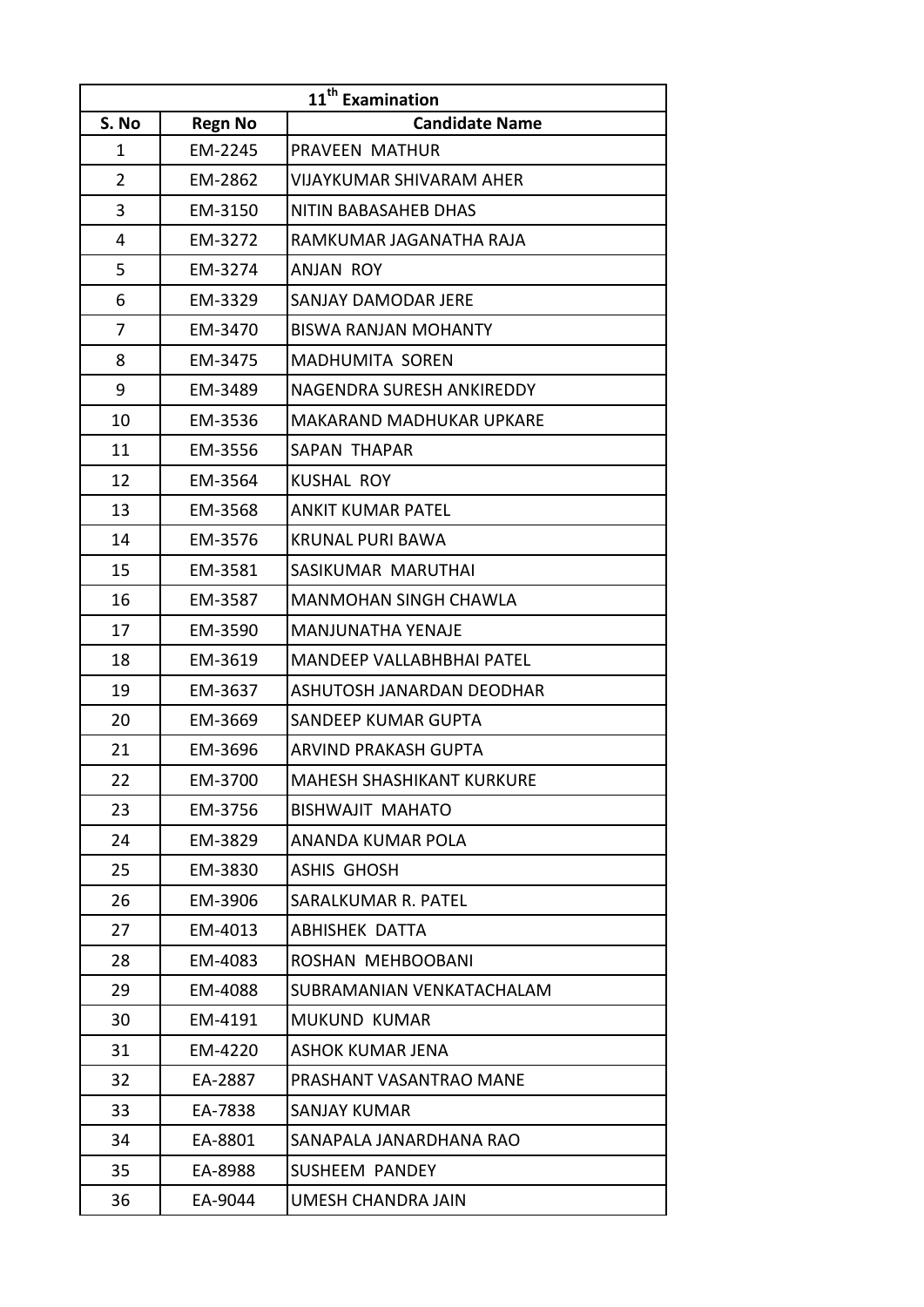| 11 <sup>th</sup> Examination |                |                                   |  |
|------------------------------|----------------|-----------------------------------|--|
| S. No                        | <b>Regn No</b> | <b>Candidate Name</b>             |  |
| 37                           | EA-9071        | NITIN SHRIVASTAVA                 |  |
| 38                           | EA-9710        | <b>BHOJ RAJ ALWANI</b>            |  |
| 39                           | EA-9764        | DILEEP KARUNAKARAN                |  |
| 40                           | EA-10439       | <b>BHUPESH PURWAR</b>             |  |
| 41                           | EA-10466       | MADHURI VIJAY KULKARNI            |  |
| 42                           | EA-10672       | <b>K S RAVIKUMAR</b>              |  |
| 43                           | EA-11268       | AMRIT PAL SINGH CHHABRA           |  |
| 44                           | EA-11279       | JAYNISH J KACHA                   |  |
| 45                           | EA-11304       | <b>SURYA KANT CHEHAL</b>          |  |
| 46                           | EA-11485       | ANUP SHARMA                       |  |
| 47                           | EA-11531       | <b>VIJAY SHANKARRAO AGWAN</b>     |  |
| 48                           | EA-11638       | PIYUSH KUMAR VERMA                |  |
| 49                           | EA-11659       | PANKAJ DINKAR DANGE               |  |
| 50                           | EA-11720       | <b>MUKUL</b>                      |  |
| 51                           | EA-11778       | SRIPAL RAO TAKKALLAPALLY          |  |
| 52                           | EA-11817       | <b>CVL NARASIMHAN</b>             |  |
| 53                           | EA-11830       | <b>KAPIL DEV SINGH</b>            |  |
| 54                           | EA-11945       | SALIL MONDAL                      |  |
| 55                           | EA-11983       | <b>AMIT PRASAD SHEOPURE</b>       |  |
| 56                           | EA-12030       | VISHAL NAGINBHAI LIMBACHIYA       |  |
| 57                           | EA-12060       | <b>MANISH BATRA</b>               |  |
| 58                           | EA-12120       | ISMAIL SADIAKBHAI KANCHWALA       |  |
| 59                           | EA-12228       | <b>ASHOK KUMAR TIWARI</b>         |  |
| 60                           | EA-12230       | KUMARASAMY RAMAMURTHY             |  |
| 61                           | EA-12310       | SHIKHA ROKADIYA                   |  |
| 62                           | EA-12341       | PRIYESH ARSIBHAI GOHEL            |  |
| 63                           | EA-12376       | SORABH SHARMA                     |  |
| 64                           | EA-12431       | <b>VIKRAMSINHA ASHOKRAO PATIL</b> |  |
| 65                           | EA-12535       | PARESH MANJITBHAI VASAVA          |  |
| 66                           | EA-12636       | CHETAN BALKRISHNA PATIL           |  |
| 67                           | EA-12682       | ANILKUMAR HASMUKHBHAI VAYDE       |  |
| 68                           | EA-12785       | K.RAMESH                          |  |
| 69                           | EA-12853       | SATYA PRAKASH TIWARI              |  |
| 70                           | EA-12948       | SUMIT RAWAT                       |  |
| 71                           | EA-12951       | PARMOD KUMAR GOYAL                |  |
| 72                           | EA-13058       | SHAILJA AGRAWAL                   |  |